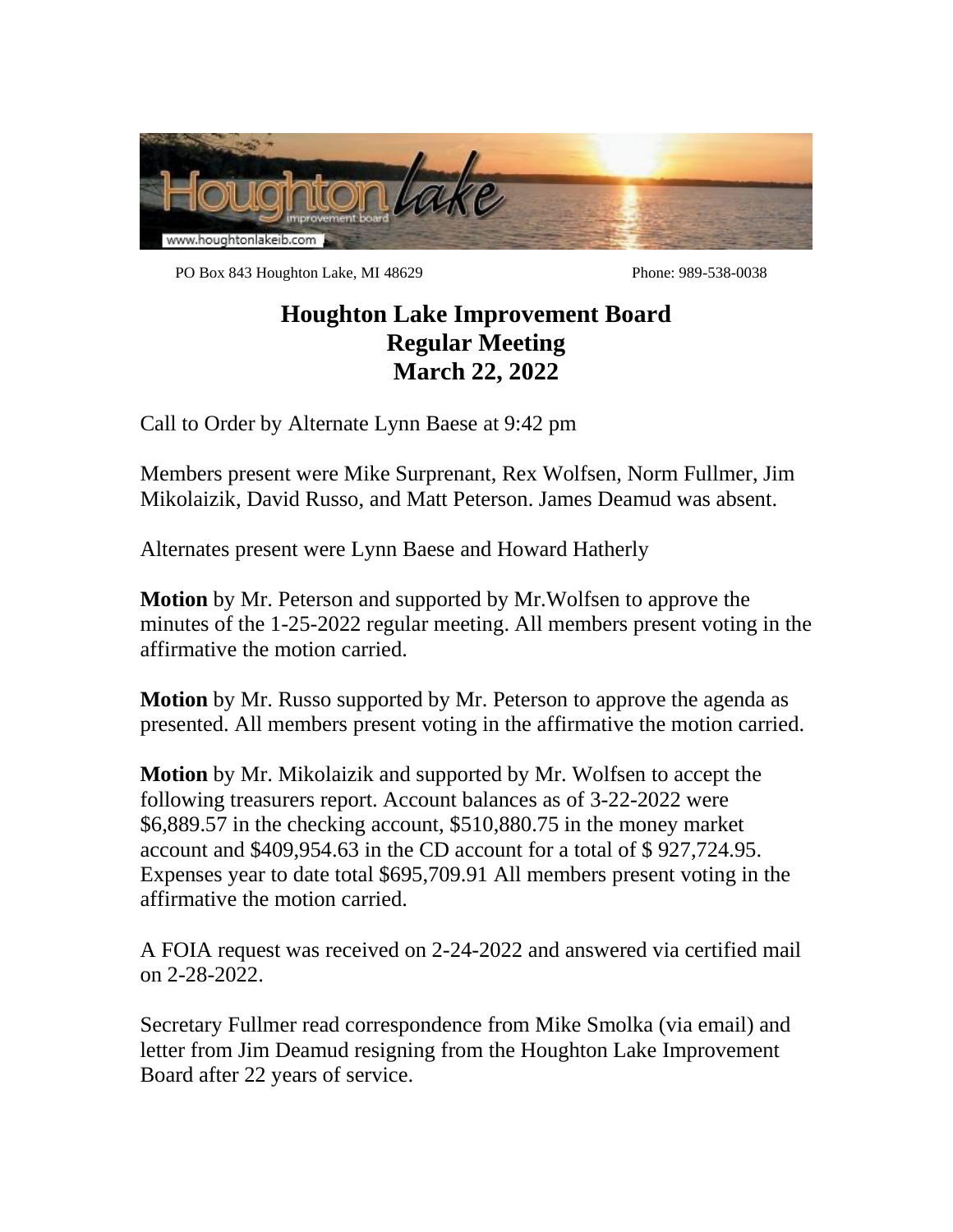**Motion** by Mr. Russo and supported by Mr. Peterson to adopt the 2022- 2023 budget as presented. Members voting in favor of the motion were Mr. Mikolaizik, Mr. Russo, Mr. Surprenant, Mr. Peterson, Mr. Basse, Mr. Wolfsen and Mr. Fullmer. Opposed- none. Motion carries.

**Motion** by Mr. Wolfsen and supported by Mr. Surprenant to amend the 2022-2023 Printing and Publishing line item from \$700 to \$2000. Members voting in favor of the motion were Mr. Mikolaizik, Mr. Russo, Mr. Surprenant, Mr. Peterson, Mr. Baese, Mr. Wolfsen, and Mr. Fullmer. Opposed- none. Motion carried.

**Motion** by Mr. Russo and supported by Mr. Mikolaizik to accept the 2022 television proposal offered by Spectrum in the amount of \$8499.70. A total of 5,541 spots to be aired between April 14 thru September 25, 2022. Members voting in favor of the motion were Mr. Mikolaizik, Mr. Russo, Mr. Surpreneant, Mr. Peterson, Mr. Baese, and Mr. Fullmer. Mr. Wolfsen voted against the motion. Motion carried.

**Motion** by Mr. Russo and supported by Mr. Wolfsen to authorize the HLIB Treasurer to adjust the milfoil roll on behalf of the HLIB board, in conjunction with the respective township officials. Adjustments authorized would include address changes, owner changes, combinations and splits as provided by assessors, additions, and deletions that comply with HLIB criteria. Actions other than those specified would require board action. Members voting in favor of the motion were Mr. Mikoaiazik, Mr. Russo, Mr. Baese, Mr. Peterson, Mr. Surprenant, and Mr. Wolfsen. Opposed- none. Mr. Fullmer abstained. Motion carried.

**Motion** by Mr. Russo and supported by Mr. Peterson to authorize member Mr. Mikolaizik to purchase equipment and supplies up to \$400 for the Cooperative Lake Monitoring project this season. Mr. Mikolaizik has volunteered his time for the project. Members voting in favor of the motion were Mr. Mikolaizik, Mr. Russo, Mr. Surprenant, Mr. Peterson, Mr. Baese, Mr. Wolfsen, and Mr. Fullmer. Opposed-none. Motion carried.

**Motion** by Mr. Baese and supported by Mr. Wolfsen to authorize member Mr. Mikolaizik to place an ad in the Houghton Lake Resorter for a grant writer for the HLIB. All members present voting in the affirmative the motion carried.

**Motion** by Mr. Wolfsen and supported by Mr. Peterson to adjourn at 10:29 pm. All members voting in the affirmative the motion carries.